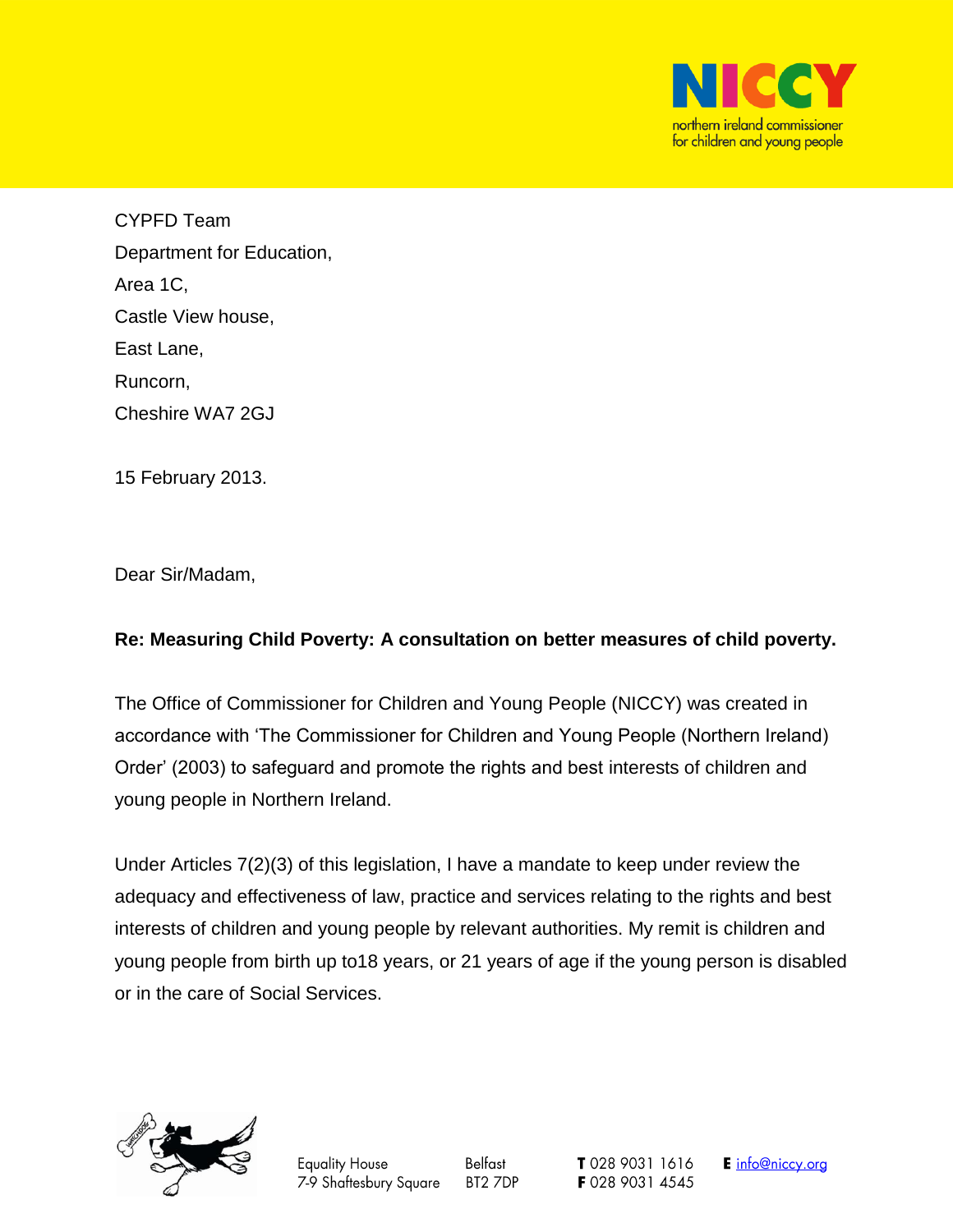

In determining how to carry out my functions, my paramount consideration is the rights of the child and I am required to take into account relevant articles of the United Nations Convention on the Rights of the Child (UNCRC).

The four UK Children's Commissioners have identified child poverty as one of the most pressing child rights issues across our four jurisdictions. Our joint work on the UNCRC mid-term report in November 2010 highlighted our concern about child poverty and the responsibility on UK and devolved governments to support children and families in such a way as to ensure that each child's right to an adequate standard of living, as outlined in Article 27 of the UNCRC, are realised.

In Northern Ireland, while we have similar levels of relative and absolute child poverty, persistent child poverty is considerably higher than other parts of the UK. Research conducted by Save the Children, the University of Ulster and Queens University Belfast in 2008 found levels of persistent poverty among children in Northern Ireland more than double that in Great Britain (21% compared to 9%).

A subsequent JRF *Viewpoint* 'What can we do to tackle child poverty in Northern Ireland?' (2009) indicated four main reasons for higher persistent poverty in Northern Ireland:

- High levels of worklessness: 31 per cent of the working age population is not in paid work, higher than any GB region and 6 per cent higher than the GB average;
- High rates of disability and limiting long-term illness, especially mental ill-health;
- Low wages: the median wage for men working full time is 85 per cent of that for British men; and
- Poor quality part-time jobs and obstacles to mothers working.

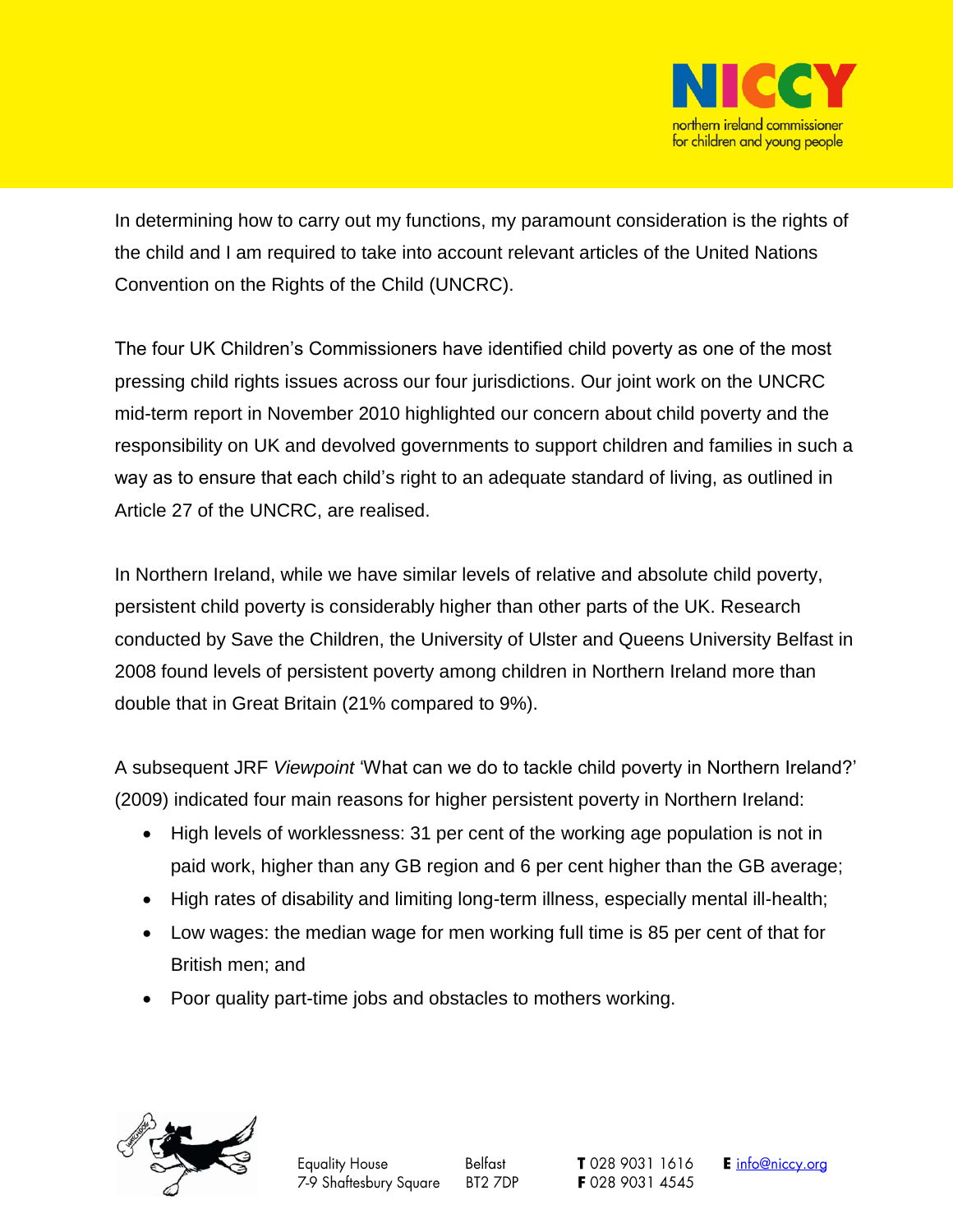

The report also drew attention to the fact that the most disadvantaged children in Northern Ireland live within communities that continue to experience high levels of violence associated with the legacy of the conflict. Moreover, disadvantaged young people are at risk of being attracted to paramilitary activities if their social exclusion is not addressed.

I welcome the concern outlined in the consultation document to understand better the reality of child poverty today. It is vital to understand the roots of child poverty and the interventions that may be successful if it is to be effectively tackled by governments. Moreover, it is vital to take action to alleviate the impact of poverty on children's lives, on their experiences of education, play and their family life. It is particularly important to tailor interventions to the particular situations in different areas and not assume that a 'one size fits all' approach will work in every case. As the information outlined above shows, there are particular challenges in Northern Ireland that differ from other parts of the UK, requiring a customised, sustained approach.

While it is important to have a range of indicators to assist in understanding the reality of child poverty, I believe that it is essential that the four measures set out in the Child Poverty Act 2010 are maintained. These four measures, relative income, absolute income, mixed measure (low income and material deprivation) and persistent poverty have been developed over many years and through extensive consultation with a wide range of actors. Each measure provides a particular picture of poverty and, as with any statistical measure, each has its own particular limitations. Together, however, they provide a robust measure of child poverty. We will know that child poverty is truly being addressed when levels are falling across each measure.



**Equality House** 7-9 Shaftesbury Square

Belfast BT2 7DP T 028 9031 1616 F 028 9031 4545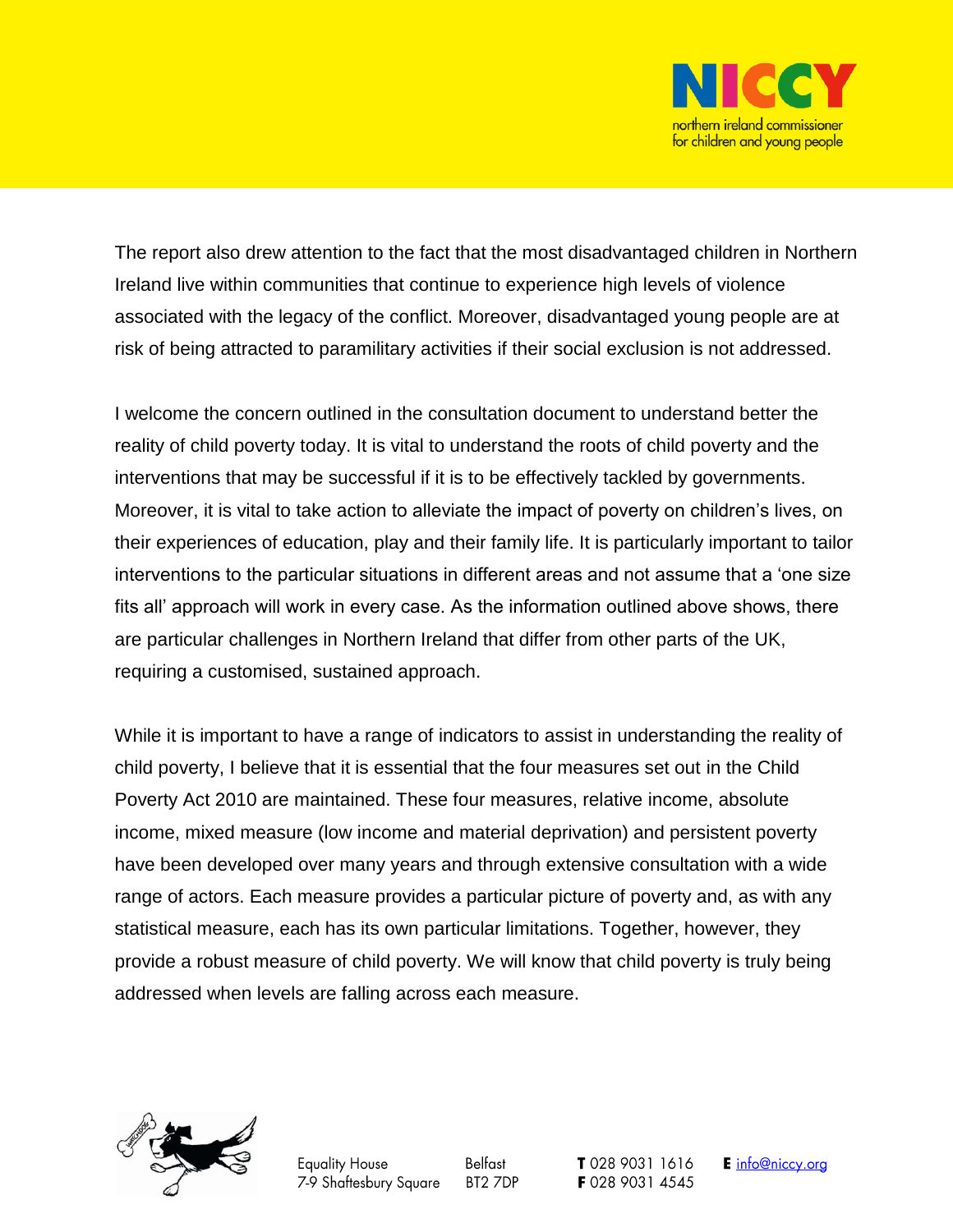

When the First Minister and deputy First Minister presented their report to the Assembly in May 2012 on the first year of the Child Poverty Strategy, as required by Article 12(7) of the Child Poverty Act 2010, I was concerned to note that only figures for two of the four child poverty measures were included. The report did not report upon levels of persistent child poverty, nor on the mixed measure which includes low income and material deprivation.

Most data on child poverty is collected on a GB-wide basis, and the responsibility for gathering comparable NI data largely falls to the NI Administration. I have indicated to the Office of the First Minister and deputy First Minister that I am concerned that data may not be collected in relation to all four measures included in the Child Poverty Act 2010, particularly given the high levels of persistent poverty in Northern Ireland. In a time of limited resources, while developing further measures for child poverty may be a positive suggestion, it is vital that the focus is on providing robust data for Northern Ireland in relation to the four measures set out in the 2010 Act.

Clearly other data must be collected, such as the information quoted above from the JRF Viewpoint, to assist in understanding the causes of child and family poverty and to support the development of targeted interventions. However, this need not be collected on an annual basis, as the four measures already identified are adequate to ensure effective tracking of the levels of child poverty across the UK.

It is important to recognise that the four current measures reflect a common understanding of child poverty, both in terms of low income and material deprivation. As Professor John Veit-Wilson of Newcastle University has pointed out in his response to this Consultation, '*Poverty cannot be defined in any way one likes. Its technical definition in research should not stray too far from the everyday meaning of the word.*' Moreover, it is



Belfast BT2 7DP